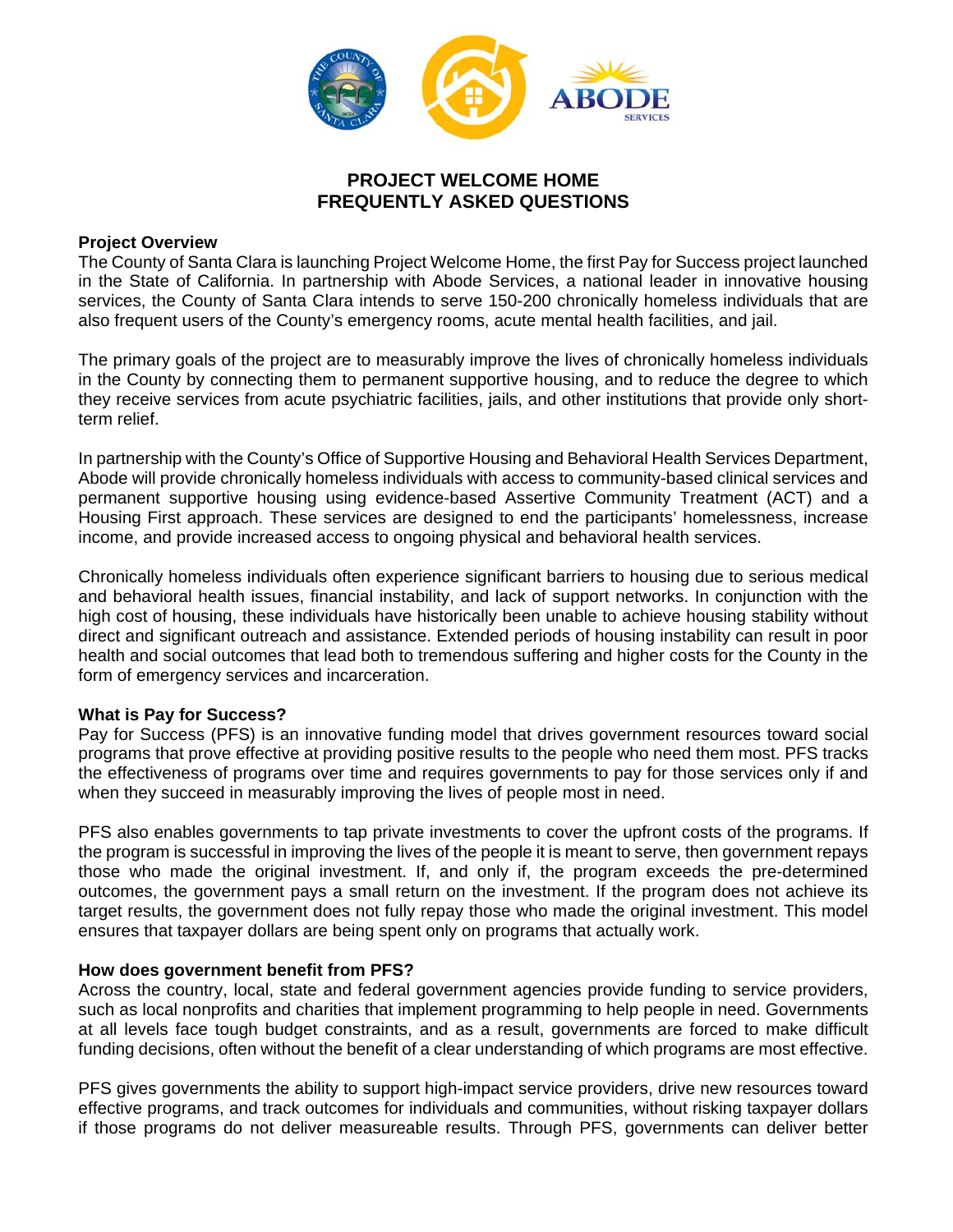services to people in need at a large scale, without further straining their budgets or putting taxpayer money at risk.

## **Why did the County pursue a PFS project in the area of chronic homelessness?**

On any given night there are over 6,500 homeless individuals in the County, of which approximately 2,200 are classified as chronically homeless.1 The significant barriers to housing faced by these individuals often manifest in poor wellness outcomes that lead to high costs for the County in the form of emergency services and incarceration. The County expects this PFS project to work in tandem with ongoing efforts as the community employs multiple strategies to reduce homelessness. Through rigorous evaluation of the program, the County will also measure the extent to which permanent supportive housing costs create cost savings, cost-avoidance, and/or improved service efficiency for the County.

## **Why was Abode chosen as the service provider?**

Abode Services (Abode) has over 25 years of experience operating large-scale programs and is a national leader in evidence-based services for homeless persons including Assertive Community Treatment and Housing First. Abode currently operates over 30 supportive housing programs that serve close to 1,200 households on any given night throughout the Bay Area, including 100 owned-and-operated units and more than 300 rented scattered-site units in the County of Santa Clara. The organization plays a central role in a number of large, multi-agency collaborations in the Bay Area.

The County selected Abode as the service provider for the project following a competitive procurement process in 2014. Abode will be responsible for achieving the desired social outcomes of the project, including directly delivering services to the chronically homeless population. The County selected Abode as the lead service provider due to its long track record in delivering highly effective services to chronically homeless individuals, its ability to identify and secure affordable housing notwithstanding the very difficult housing market, its strong fiscal position, and its capacity to partner with the County in constructing a complicated and highly-contingent project with private funders.

Abode was recently awarded a top four-star rating for the tenth year in a row by nonprofit evaluator Charity Navigator. The award is based on criteria of fiscal health and commitment to accountability and transparency.

## **What is the target population for this project?**

This project will target 150-200 chronically homeless individuals in the County of Santa Clara. "Chronically homeless" is defined by the United States Department of Housing and Urban Development (HUD) as an adult with a disabling condition<sup>2</sup> such as substance abuse or mental illness or a family with at least one adult member with a disabling condition who has been continuously homeless for one year or more and/or has experienced four or more episodes of homelessness within the past three years.<sup>3</sup> The project will be further limited to adults who have been identified as high-cost users of County services (e.g., emergency services, crisis response, and public safety systems). Participants will be referred to the project using a predictive screening tool that assesses historical utilization data to identify individuals anticipated to be future frequent users of County services. By using this data-driven screening tool, the County can more efficiently allocate limited services and resources to high-need populations.

### **How will Abode help chronically homeless individuals?**

Abode will use an evidence-based, modified Assertive Community Treatment (ACT) team model that includes community-based clinical services integrated with a flexible array of housing options, to provide

<sup>1</sup> Source: Applied Survey Research. (2015). Santa Clara County Homeless Census. San José, CA

<sup>2</sup> http://ochmis.org/documents/DisablingCondition%20Flowchart.pdf

<sup>3</sup> https://www.hudexchange.info/resources/documents/DefiningChronicHomeless.pdf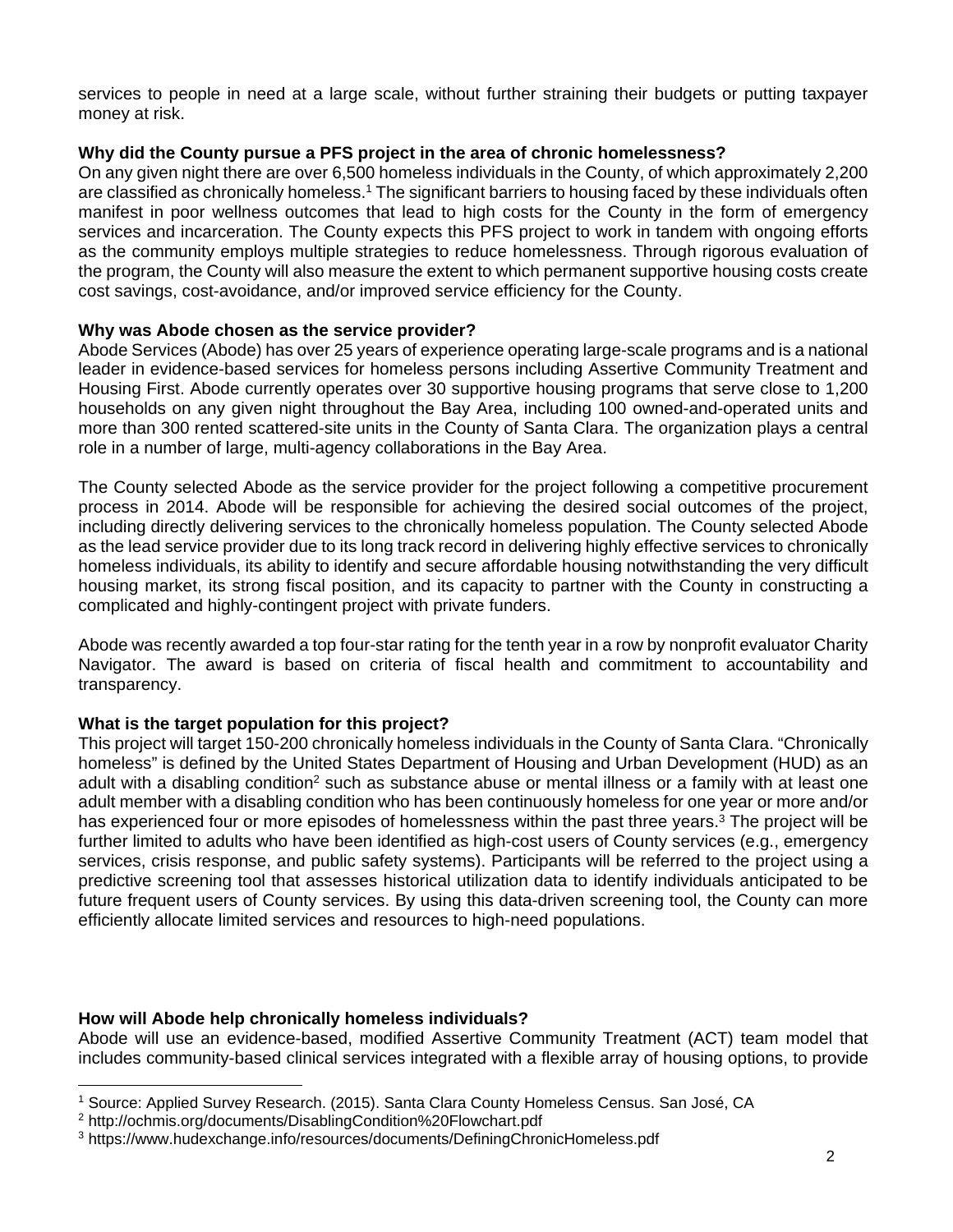permanent housing and supportive services for the most vulnerable members of the chronically homeless population. These services are designed to end the participants' homelessness, increase income, and provide increased access to ongoing physical and behavioral health services.

As part of the permanent supportive housing service model, Abode will offer a range of supportive services to participants, including, but not limited to:

- Housing placement and retention services
- Specialty mental health services
- Substance abuse services
- Medication support and education
- Social and community living skills
- Case management/housing skills
- Educational/vocational support
- Money management
- Leisure/spiritual opportunities
- Connection to primary care
- Management of complex health issues
- Daily living skills

## **How will the project be funded?**

A partnership among private funders, philanthropic organizations and Abode's own investment will provide a total of \$6.9 million in funding for the project. By utilizing this new model of upfront funding, the County is able to support social programs without risking taxpayer dollars if the programs do not deliver results. The County will only repay funders based on the number of months of continuous stable housing achieved by project participants. Depending on the project's level of success, the County will pay up to \$8 million over six years using annually appropriated success payments.

The organizations providing funding for this project are all committed to improving outcomes for homeless individuals in the County of Santa Clara. The project gives them an opportunity to invest in communities by supporting a high-quality program that improves the lives of those in need, with the ultimate goal of a receiving both a financial and social return.

### **How will success be determined in the project?**

The County will make success payments based on the number of months of continuous stable housing achieved by participants. Under the philosophy of the evidence-based Housing First approach that Abode will employ, providing an individual with long-term, stable housing is the first step to achieving stability and overall wellness. When participants stay in continuous stable housing, especially if they achieve 12 months or more, they are less likely to utilize costly medical and behavioral health resources and more likely to experience improved wellbeing. As a result, financial and social benefits are created for the County when chronically homeless individuals are stably housed.

Independent evaluators from the University of California, San Francisco (UCSF) will track participants, verifying the level of success achieved and the success payments to be made by the County. The UCSF evaluators will also conduct a rigorous randomized control trial (RCT) to examine if permanent supportive housing for this high-need, chronically homeless population generates improved client health, social service utilization, and economic benefits for the County.

**The project's target impact is for more than 80% of participants to achieve 12 months of continuous stable tenancy.** This represents more than 6,900 months of continuous stable tenancy from project participants over the six-year project. The County will make success payments when participants achieve specific tenancy milestones. The majority of success payments are earned when a participant is retained in continuous stable housing for over 12 months.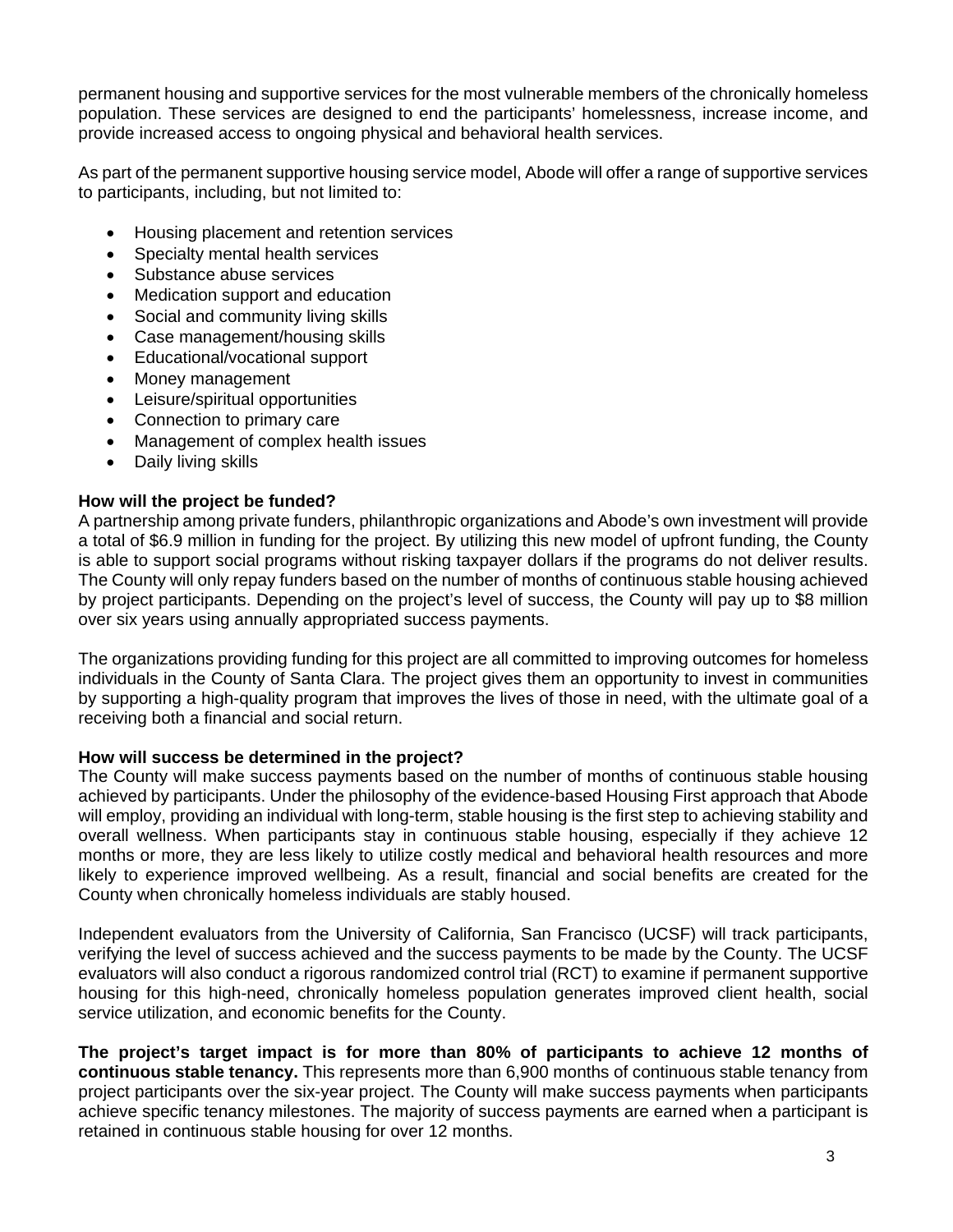## **Project Success Payments**

| <b>Success Payment</b><br>per Participant | <b>Participant Milestone</b>                               |
|-------------------------------------------|------------------------------------------------------------|
| \$1,242                                   | 3 months of continuous tenancy                             |
| \$1,863                                   | 6 months of continuous tenancy                             |
| \$2,484                                   | 9 months of continuous tenancy                             |
| \$6,831                                   | 12 months of continuous tenancy                            |
| \$12,420                                  | Cumulative payment through 12 months of continuous tenancy |
| \$1,035                                   | Each month after the first year of stable tenancy          |

## **Why are private funders interested in funding this project?**

More than ever, funders are seeking innovative opportunities to put their money to work in ways that are proven to help people in need. Private funders have limited opportunities to make investments that both measurably improve lives and offer the potential to recoup their funds or realize a modest return. PFS offers funders the opportunity for this kind of win-win situation. With this new model, funders have the opportunity to invest in interventions that improve lives in their communities and will know the outcomes of the programs they are funding.

Private funders in this project include both CDFIs (Community Development Finance Institutions) and philanthropic organizations that are committed to funding effective services for vulnerable populations. Funder's specific interests in the project include several of the following, and others:

- Reducing chronic homelessness in Santa Clara County
- Expanding the level of affordable housing in Santa Clara County
- Providing resources to grow a high performing nonprofit agency
- Funding rigorously evaluated social services and government transparency
- Earning a financial return alongside measureable social impact

Combined, funders of PFS programs leverage significant resources for service providers to track outcomes over a longer period of time and demonstrate a meaningful impact for individuals and communities.

## **Why not just pay for Abode's services out of the regular County budget?**

The County is using PFS to achieve better outcomes for the clients we serve. Through performancebased contracts, PFS projects allow the County to pay for services only when measurable results are achieved for the County and its citizens. In order to ensure that service providers have the upfront funding they need to deliver services before those outcomes have been demonstrated, PFS provides service providers with flexible, upfront funding from private and philanthropic funders. The funders and service provider bear the risk that the services do not achieve the target outcomes, and in return some funders may receive a small return if the project is successful. In exchange, the County is able to ensure taxpayer dollars are spent efficiently and only pay for services if a program is successful.

### **Are there plans to use PFS for other programs in the future?**

The County of Santa Clara is pursuing another PFS project focused on acutely mentally ill patients that are frequent users of the County's emergency psychiatric services. The County intends to leverage learnings from Project Welcome Home for this effort and other PFS initiatives in the future.

### **How will Medicaid / Medi-Cal be used for this project?**